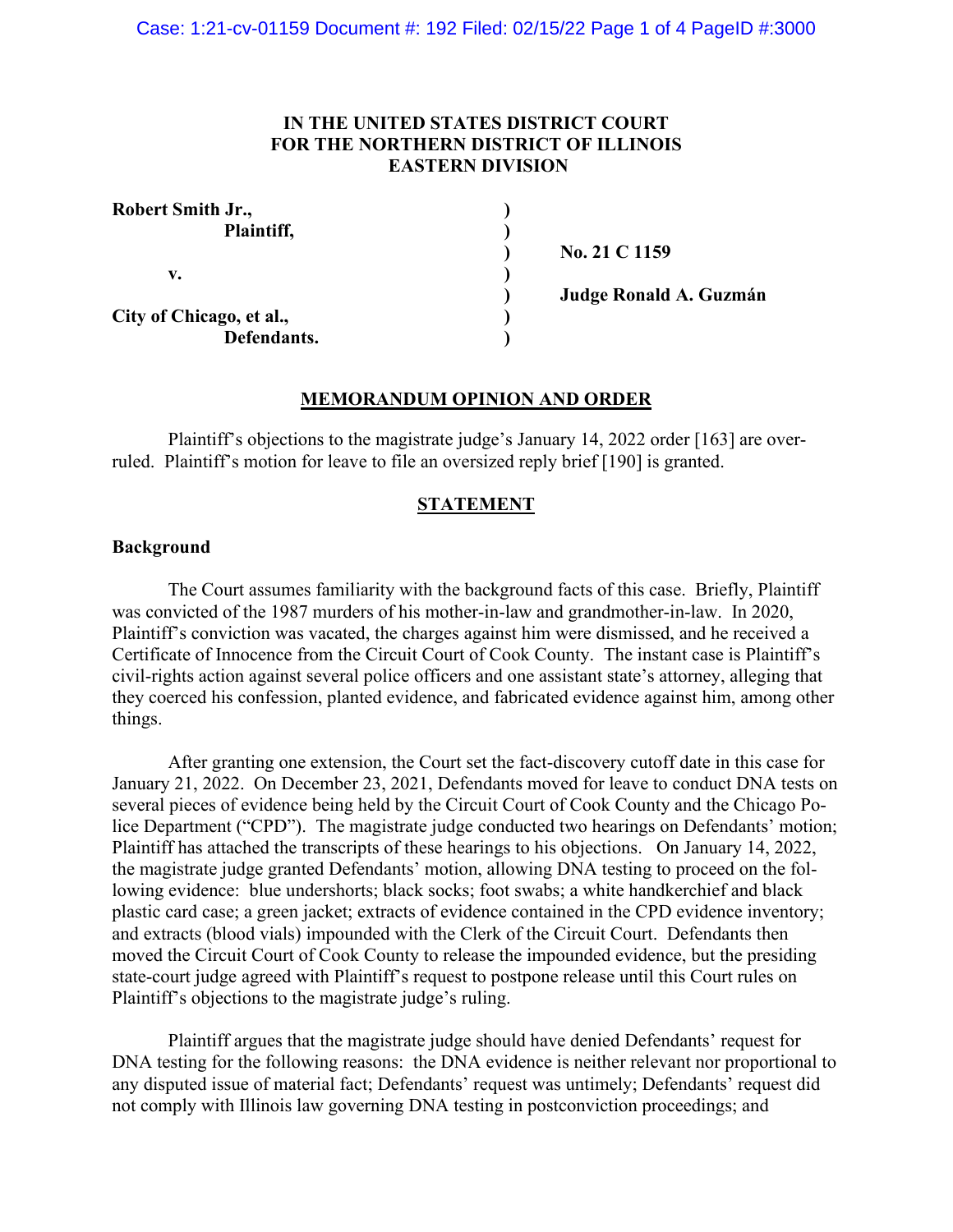Defendants were required to "establish some minimal chain of custody sufficient to prove that the evidence has not been tampered with, altered, or contaminated in some material respect." (Pl.'s Objs., Dkt. # 163, at 3.)

### **Standard**

For non-dispositive matters, a district court may only reverse a magistrate judge's order when it is "clearly erroneous or is contrary to law." Fed. R. Civ. P. 72(a). Thus, "the district court can overturn the magistrate judge's ruling only if the district court is left with the definite and firm conviction that a mistake has been made." *Weeks v. Samsung Heavy Indus. Co.*, 126 F.3d 926, 943 (7th Cir. 1997). This Court's conclusion that it would have decided the matter differently provides an insufficient reason to overturn the magistrate judge's decision. *Pinkston v. Madry*, 440 F.3d 879, 888 (7th Cir. 2006). Rather, under the clear-error standard, reversal is appropriate only when the magistrate judge's decision strikes this Court "as wrong with the force of a 5[-]week[-]old, unrefrigerated, dead fish." *S Indus., Inc. v. Centra 2000, Inc.*, 249 F.3d 625, 627 (7th Cir. 2001).

### **Analysis**

Relevance. Regarding the relevance and proportionality of the DNA evidence, Plaintiff asserts that DNA has never been an issue in this case. Plaintiff notes that although DNA testing was used by the CPD during the two years preceding his criminal trial, $<sup>1</sup>$  $<sup>1</sup>$  $<sup>1</sup>$  no DNA testing was</sup> conducted on the evidence in Plaintiff's criminal case, either for the trial or during the postconviction proceedings. Thus, Plaintiff contends, because both sides agree that he arrived at the crime scene several hours after the murders occurred and "ended up on the floor" where the murders were committed, the fact that he had the victims' blood on him does not indicate that he is guilty.

However, given Defendants' position that they intend to show that Plaintiff committed the murders, the Court can see no basis on the current record for not allowing Defendants the ability to make their case. For example, Defendants point out that they are seeking testing on the pair of blue undershorts that were found at the scene and which Plaintiff claims the police planted. Although Plaintiff stated in his (purportedly coerced) confession that the undershorts were his, Defendants note that at his deposition in this case, Plaintiff testified that the underwear could be that of the son of one of the victims.<sup>[2](#page-1-1)</sup> Defendants also seek to test swabs that were taken from the soles of Plaintiff's feet after the murders. According to Defendants, the swabs

<span id="page-1-0"></span><sup>&</sup>lt;sup>1</sup> Defendants contest that DNA testing "was prevalent in 1987 or 1990." (Defs.' Resp., Dkt. # 180, at 7.)

<span id="page-1-1"></span><sup>&</sup>lt;sup>2</sup> Defendants also state in a subsequent section of their response brief that while the Special Prosecutor informed the Circuit Court that a primary basis for his dismissing the charges against Plaintiff was due to concerns related to the recovery of the undershorts and the absence of any photos of the undershorts at the crime scene, Defendants have a photo taken by the Chicago Fire Department on the morning of the murders "depicting the underwear exactly where the detectives reported they found them, refuting Plaintiff's allegation that they were planted." (Defs.' Resp., Dkt. # 180, at 9.)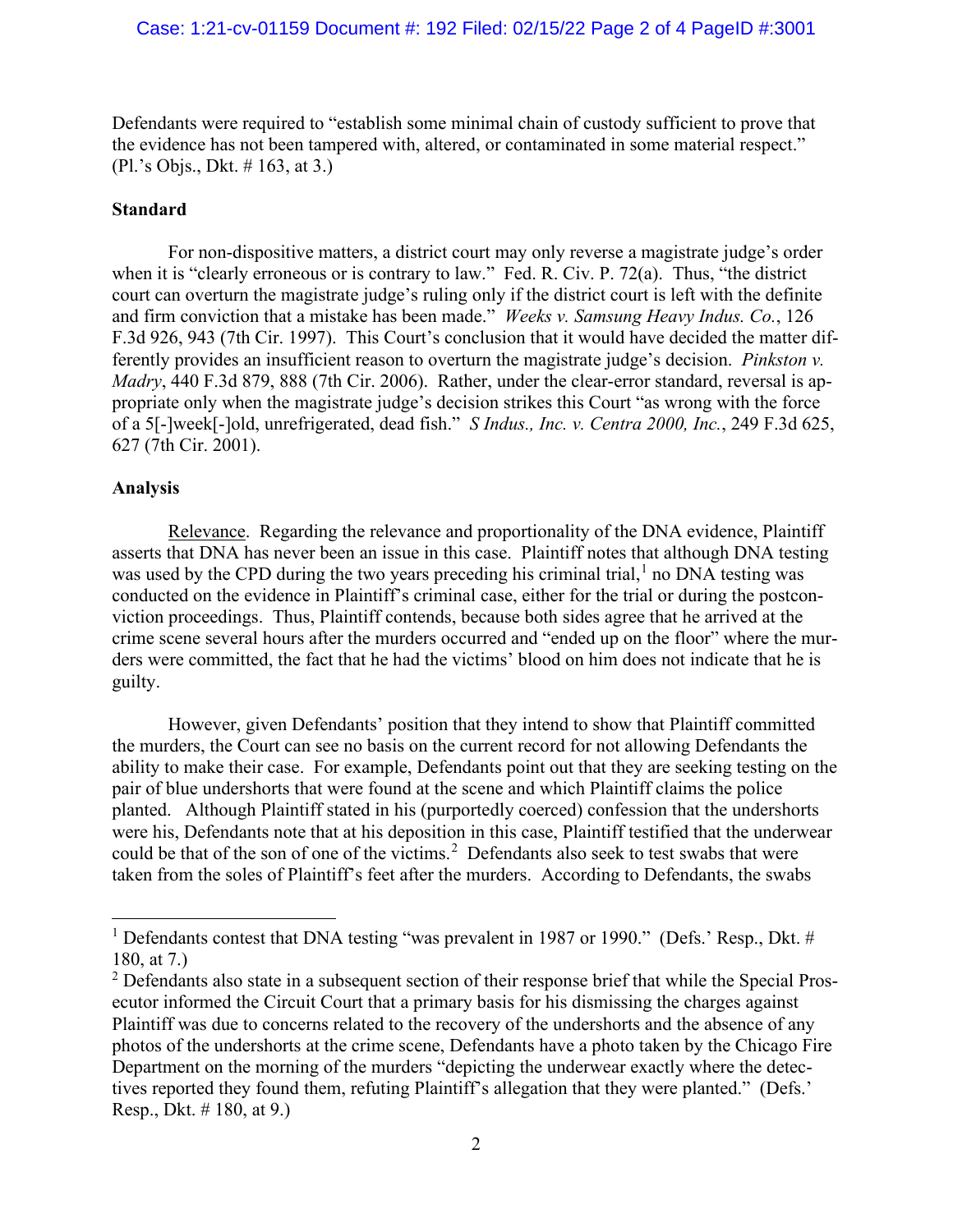## Case: 1:21-cv-01159 Document #: 192 Filed: 02/15/22 Page 3 of 4 PageID #:3002

contain human blood, and "Plaintiff has never offered a plausible theory how the blood of the victim(s) got on the bottom of his feet if he isn't guilty." (Defs.' Resp., Dkt. # 180, at 7.) In any event, the relevance determination is premature given that it is not clear that Defendants will seek to rely on the DNA evidence at trial.

Timeliness. With respect to Plaintiff's argument that Defendant's request was untimely, the Court finds no clear error. The magistrate judge concluded that timeliness was not an issue because Defendant's request falls under the rubric of expert discovery given that Defendants are requesting evidence for examination by their expert, and expert discovery is ongoing. To the extent Plaintiff needs additional time beyond the previously set dates to conduct his own DNA testing and inquiry into the chain of custody, $3$  it may seek such relief before this Court.

Chain of custody. Nor is the Court left with a firm conviction that the magistrate judge was mistaken in concluding that he was not bound by state procedural rules in granting Defendants' request to seek release of the DNA evidence. Plaintiff argues that before granting Defendants request, the magistrate judge should have required Defendants to comply with the Illinois Code of Criminal Procedure, which states that a party moving to test DNA evidence collected by a criminal justice agency must present "a prima facie case that . . . the evidence to be tested has been subject to a chain of custody sufficient to establish that it has not been substituted, tampered with, replaced, or altered in any material aspect." 725 ILCS 5/116-3(b)(2). The statute, however, begins by stating that "[a] *defendant may make a motion before the trial court that entered the judgment of conviction* in his or her case" for forensic evidence. *Id*. § 5/116-3(a) (emphasis added). Thus, the magistrate judge accurately concluded that the statute was inapplicable to Defendants' request in federal court. Any argument regarding compliance with the Illinois Code of Criminal Procedure should be made before the state-court judge.

Plaintiff's citation to 725 ILCS 5/116-4(d-10) does not persuade the Court otherwise. That section is entitled "[p]reservation of evidence for forensic testing," and subsection (d-10) provides that "[a]ll records documenting the possession, control, storage, and destruction of

(Pl.'s Reply, Dkt. # 189, at 6.)

<span id="page-2-0"></span><sup>&</sup>lt;sup>3</sup> Plaintiff contends that he should be able to pursue other "fact" discovery during the expert discovery period, stating:

<sup>[</sup>O]ur arson expert wants to know how much gasoline was in the gas can when recovered, which is relevant to Smith's purported confession stating he spread gasoline all over the house (while in fact the evidence actually shows it was poured only on the sofa). We didn't pursue that question in the nine months discovery was open, but we want to now; therefore, we are going to send third-party deposition subpoenas to each of the firefighters at the scene to see if one of them remembers. Also, our police practices expert has asked for a long list of department rules and regulations we failed to ask for during fact discovery, but he really, really wants to see them, so we are just going to serve a document request today for the "expert evidence" we failed to obtain during fact discovery. It's not a big deal because the March 13 return date is well before the April 1 expert discovery cutoff.